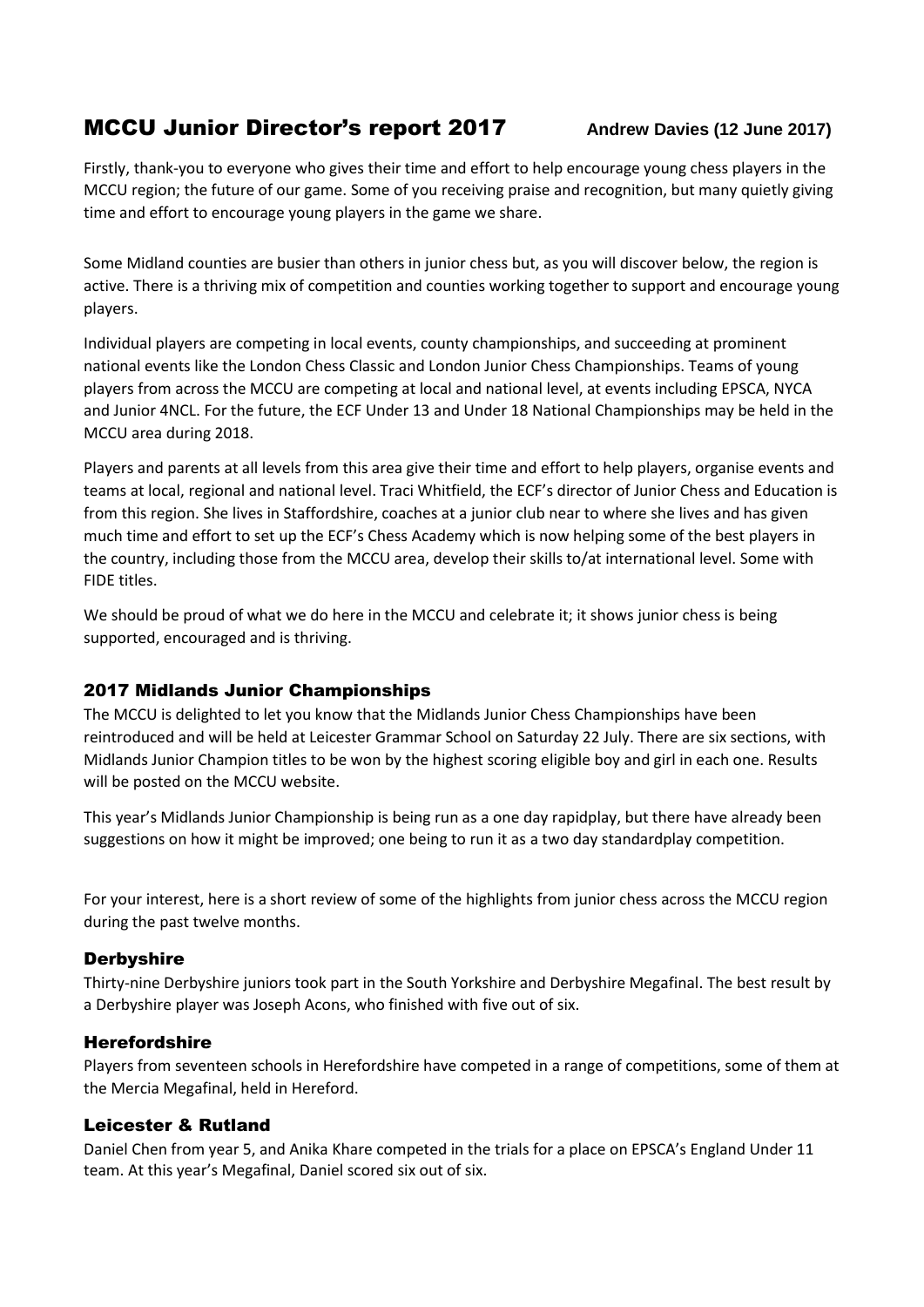It was also good to find players from schools in Rutland competing at that Megafinal.

This season, Leicestershire competed in Junior 4NCL. They finished third in division two the first weekend, and won the division in both the second and third weekends.

Half of Leicestershire's U100 Inter-County team for 2016/7 are junior players, and that team is through to the National semi-finals.

At the London Chess Classic Festival, Leicestershire's Shyam Modi (aged 12) competed in the FIDE rated Open section. 37 players there had a higher rating than his, but his only loss was to the eventual winner. His results earning him a FIDE competition rating of 2262 for the tournament.

Kishan Modi (aged 13), also competed in the Open section of the London Chess Classic. At the start 46 players had higher ratings than his but he finished in sixteenth place, with a FIDE competition rating of 2062. Twelve of the forty-nine players taking part in that Open section had FIDE ratings over 2100.

Three Leicestershire players competed in the London Junior Chess Championships between 28 and 30 December 2016. Shyam Modi finished eighth in the U18/21 Open section with a score of 3½/6. In the U16 section, Tom Brown finished sixth with an impressive 4/6 and Kishan Modi sixteenth with 3/6. Following that result, Tom Brown was called up to the England squad, joining Shyam and Kishan Modi, who are already part of it.

## Lincolnshire

In April, Bourne Grammar school competed in the finals of the ECF's Team Chess Challenge for secondary schools.

In May, Jackson Quickly, Joseph Seaborn and Joshua Webb all scored six out of six at the Lincolnshire Megafinal.

#### Manchester Chess Federation

In the EPSCA U9 team championship, Manchester finished second in north zonal, with Paavana Sugumar, Edward Correa and George Hitchman all finishing with three out of three. Despite problems raising a team for the final, their team manager was very proud of his players on the day, where Peter Fedotov won all his three games and Alexander Burke scored a very creditable two from three.

In the north zone of EPSCA's U11 team championship, Edward Correa scored three out of three, with Samuel Hunt and Paavana Sugumar both scoring two out of three. Manchester had problems raising a team for that event, but can be very proud of taking part.

In March, a team from Manchester Grammar School finished third in the ECF's Team Chess Challenge. Their school won the event last year.

Two Manchester teams competed in Junior 4NCL this season.

Amrit Mishra from year 5 and Vibhav Sugumar competed in the trials for a place on EPSCA's England Under 11 team.

#### Northamptonshire

In September, Northants finished fourth in the National Youth Chess Association's Under 14 Championship, with Samir Sheikh winning their team prize.

Twelve Northants players travelled to London for the East zone of EPSCA's U9 team championships, where Louis Balding scored a very creditable two points out of three.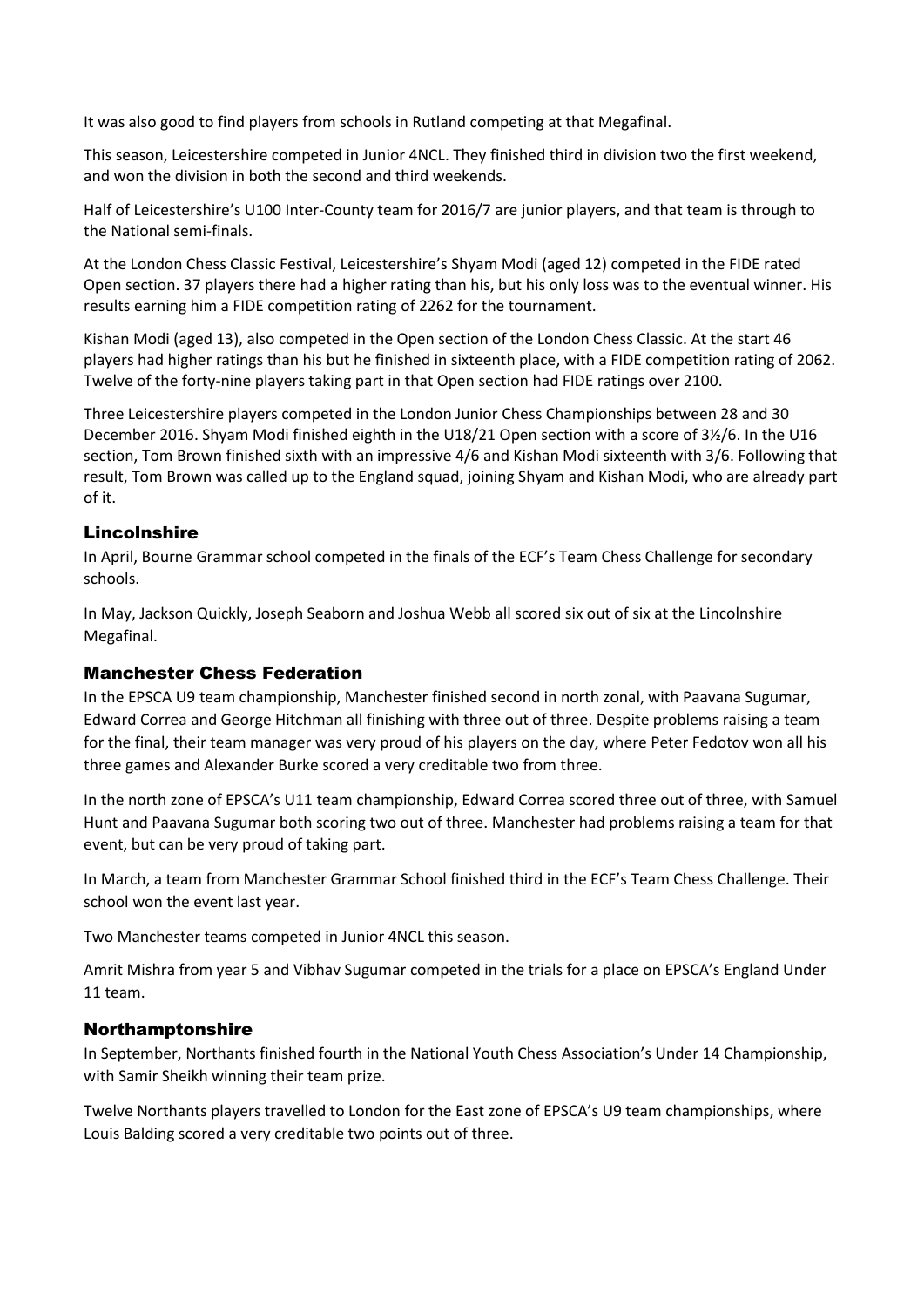In the East zone of EPSCA's U11 team championships, Garv Agraval and Abigail Coombs both scored two out of three.

At EPSCA U11 girls' championships final in Twickenham, Saarah Javid finished with two wins from three games.

Northampton finished top of division 2 in weekend one of Junior 4NCL.

Toby and Ben Cox both won grading prizes at the National Chess Junior Squad championships in April.

Sohum Lohia and Alexander Richards scored six out of six at the Northants and Leicestershire Megafinal. Max Miller scored five and a half out of six.

#### Nottinghamshire

In September, Nottingham finished second in the National Youth Chess Association's Under 14 Championships, with Jonah Willow winning their team prize.

At the North zone of EPSCA U9 Team Championships, Jonah Thomsett, Thomas Matthew, James Sehat and Adam Bradley all finished with a very creditable two points out of three, helping the team secure a place in the national finals where Rueben Evans won three out of three.

Nottinghamshire finished third in the EPSCA Girls U11 Championships final, where Lavanya Maladhar and Rebecca Ekwuru both won all their games.

Notts won the North zone of the EPSCA U11 team championships, held in Chester, with Daniel Chen, Anika Khare, Amarveer Johal, Robert Goodwin, Jacob Corne, Dean Stapleton, Aiden Elston and Harry Elwick winning all their games. At the final, in Oldham, Robert Goodwin, Harry Elwick and Aman Chahal won all their games.

In April, a team of three players from Nottingham High finished fifth in the final of the ECF's National Schools Girls' U11 Chess Championships. The school has also qualified for the final of ECF's National Schools U19 Chess Championships in July.

Nottingham High school competed in the ECF National Schools Chess Championship Blitz. Michael Fletcher won and Aditya Munchi finished third in the individual championship, held in the morning. In the afternoon, Nottingham's four players won the team championship at the same event.

In March, Aditya Munchi was a surprise winner in the Open section of the Notts Congress, with GM Keith Arkell finishing second, half a point behind.

Zayan Baig, Kian Chan, Joseph Hurst and Lavanya Maladkar took part in the trials for EPSCA's England Under 11 team.

Lavanya Maladkar, Oliver Drew, Jamie Wood and Jonah Willow all scored six out of six at the Nottingham Megafinal.

#### Shropshire

Edison Xu, from year 5, played in the EPSCA U11 team championships, where he plays for the neighbouring county of Staffordshire. In the zonal, he won three out of three and in the national final, two out of three.

Edison also took part in EPSCA Under 11 trials and is now part of their England Under 11 team.

Seventeen Shropshire juniors competed at the Staffordshire Megafinal in May, where Edison scored six out of six. At the Mercia Megafinal, Skrzypnik Bartek scored five. Shropshire schools are involved in supporting and encouraging junior chess.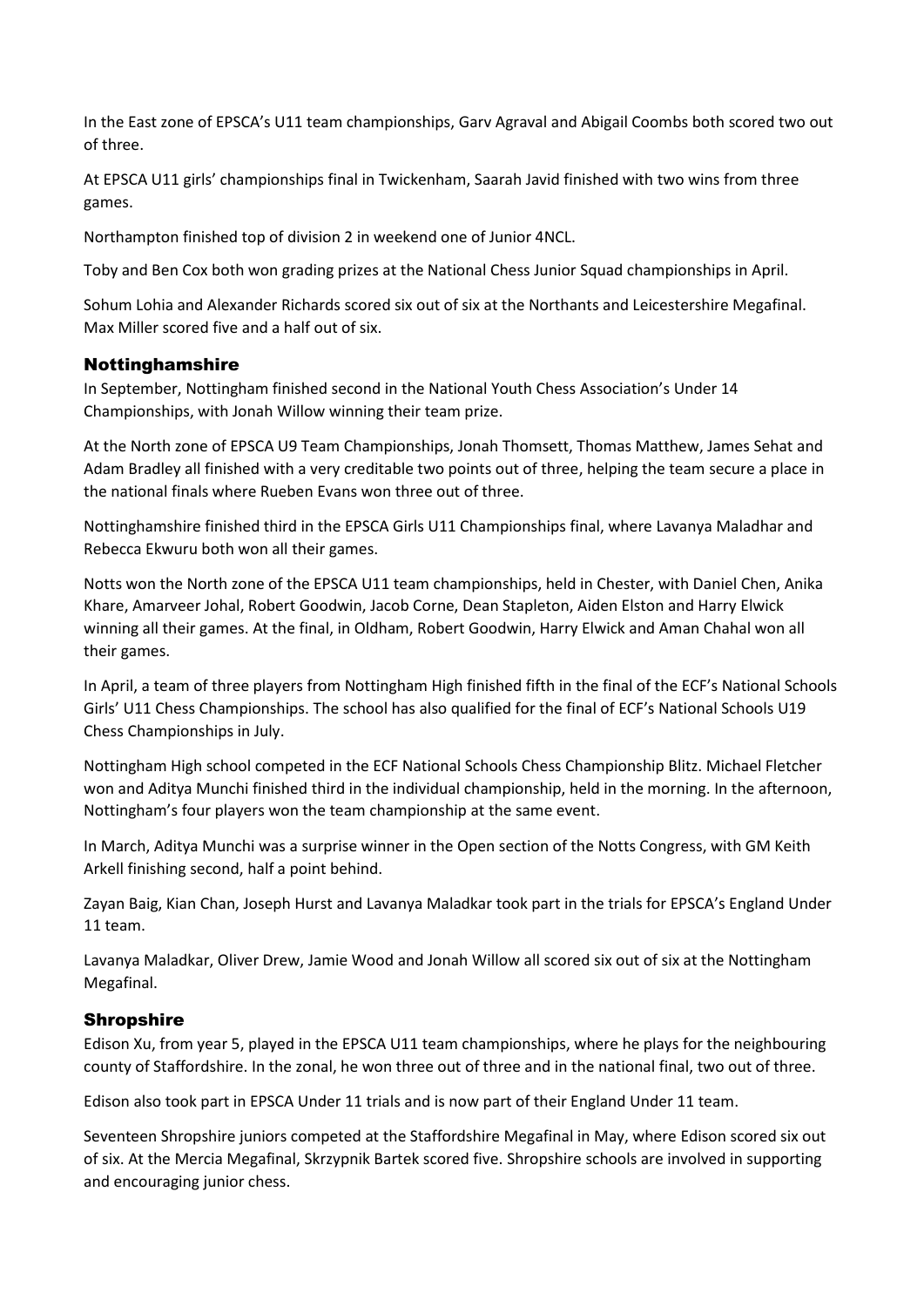## **Staffordshire**

In the North zone of the EPSCA U9 team Championships, Bobby Pahal finished with three out of three.

Staffordshire finished third in the North zone of the EPSCA U11 team championships, played in Chester. Edison Xu (from Shropshire), Ivan Prikazchikov, John Moughtin-Leay, Mia Sepe and Bobby Pahal all scored three out of three for the team. At the finals, in Oldham, Edison Xu, John Moughtin-Leay, Sebastian Crawford and Dylan Rehman all won two games out of three.

St Edward's Academy, Leek finished fourth in the northern semi-final of the ECF's National Schools Girls' U19 Chess Championships. In April, a team of thee players from the Academy finished fourth in the final of the ECF National Schools Girls' U11 Chess Championships. St Edward's also reached the final of the ECF's Junior Team Chess Challenge. In July, a team of six of their players will compete in the final of the National Schools U11 Chess Championships.

Edison Xu, who is sponsored by Staffordshire, has been accepted for the young junior elite programme and the international programme of the ECF Chess Academy. Thivyaa Rahulan is in year two of the international programme and is also being sponsored by Staffordshire.

Jacob Boswell, Thivyaa Rahulan, Arnav Rajinkanth and Edison Xu all scored six out of six at the Staffordshire Megafinal this year.

## Warwickshire

In September, a Warwickshire team competed in the National Youth Chess Associations, Under 14 Championships, with Vishwanedha Nalabotu winning their team prize.

Warwickshire were the only Midlands team competing in the National Youth Chess Association's, Under 18 Championships, The team finished fifth, with Robert Kale winning their team prize.

A Warwickshire team travelled to Cheshire and finished top in the North zone of the EPSCA U9 team championships. Of the team's twelve players, Silas Bowcott, Kanav Monga, Jude Shearsby, Ethan Vas, Zain Amir and Anuraag Guha all scored three out of three. At the national finals in Nottingham, the team finished third making team manager Alex Holowczak, who is also Director of Home chess for the ECF, very proud of his players. At those finals, Silas Bowyer-Terry, Jude Shearsby and Ethan Vas all finished with three wins from three games.

At the EPSCA U11 Girls team championship final, Aparna Chaganti scored two wins and a draw.

Warwickshire finished second in the North zone of EPSCA's U11 team championships, played in Chester, with Tristan Wong, Sarthak Sanyal, Sai Darshan Nadella, Gokulkrishna Sivakumar, Kanav Monga, Ojas Mishra, Ryan Munnummal, Karan Kukreja and Harry Green winning all their games. At the finals, Karen Kukreja won all her games.

King Edward's school Birmingham have qualified for July's final of the ECF's National Schools U19 Chess Championships. Hallfield school, Edgbaston have qualified for the final of the National Schools U11 Chess Championships.

Warwickshire competed in Junior 4NCL.

Alessandra Belli, Astrid Gibara, Jude Shearsby and Prasanna Sivakumar all scored six out of six at the Warwickshire Megafinal.

For the future, Warwickshire are hoping to host the ECF Under 13 and Under 18 National Championships in 2018.